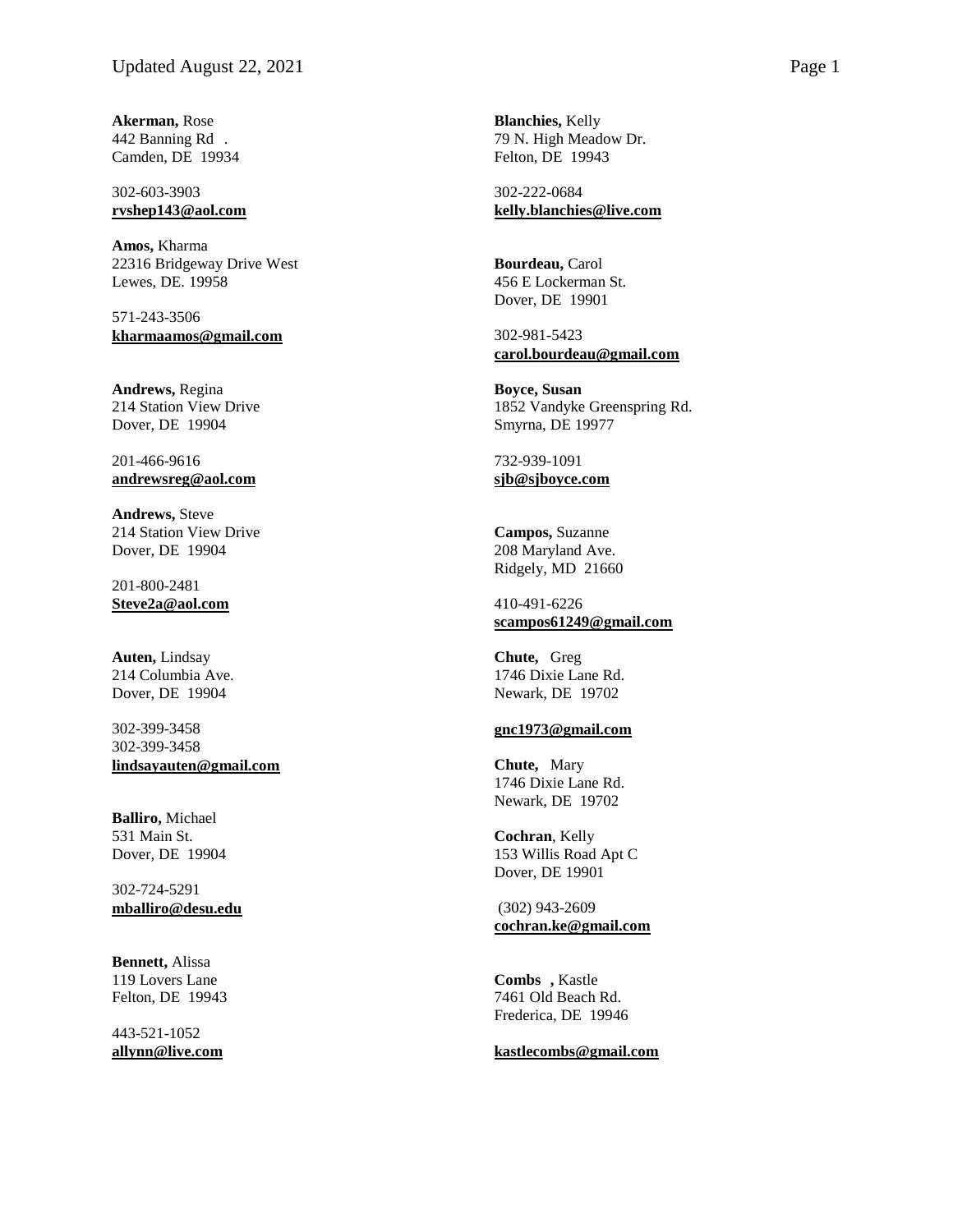**Crosby** , Margaret 244 Mt. Olive Cemetery Road Felton, DE 19943

### **[marcrosby@gmail.com](mailto:marcrosby@gmail.com)**

**Curtis,** Esther 17 Chucker Crossing Dover, DE 19904

# **[ejhcurtis@gmail.com](mailto:ejhcurtis@gmail.com)**

**Donnell,** Bill 613 Bay Ave. Milford, DE 19963

610-469-6016 **[williamdonnell1111@gmail.com](mailto:williamdonnell1111@gmail.com)**

**Donnell,** Millie 613 Bay Ave. Milford, DE 19963

610-850-5066 **[milliewdonnell@gmail.com](mailto:milliewdonnell@gmail.com)**

**Ellingsworth,** Bob 244 Mt. Olive Cemetery Road Felton, DE 19943

## **[rogue0462@comcast.net](mailto:rogue0462@comcast.net)**

**Gibson,** Cade 330 Front Street Dover, DE 19901

302-736-3032 **[cadegib@gmail.com](mailto:cadegib@gmail.com)**

**Gower,** Tom 712 N. Shore Drive Milford, DE 19963

H: 302-422-8187 C: 302-270-4810 **[tlgower@aol.com](mailto:tlgower@aol.com)**

**Gross,** Gloria 135 Wheatsheaf Lane Smyrna, DE 19977

302-389-6050 **[rv.grandmom@me.com](mailto:rv.grandmom@me.com)** **Guffey**, Savannah Smyrna, DE 19977

949-359-3153 **savannahleerichards@yahoo.com**

**Guiteras,** Mark 55 Red Fox Court Magnolia, DE 19962

#### **[m\\_jg\\_2001@yahoo.com](mailto:m_jg_2001@yahoo.com)**

**Guiteras,** Susan 55 Red Fox Court Magnolia, DE 19962

302-233-2494 **[sustalbott@hotmail.com](mailto:sustalbott@hotmail.com)**

**Hesseltine,** Cindy 877 Fast Landing Road Dover, DE 19901

302-653-8700 302-242-4452 **[Lucinda.27@hotmail.com](mailto:Lucinda.27@hotmail.com)**

**Hesseltine,** Leigh 877 Fast Landing Road Dover, DE 19901

302-653-8700 302-242-1676 **[avenue1007@msn.com](mailto:avenue1007@msn.com)**

**Hotchkiss,** Mary Ellen 66 York Dr Smyrna, DE 19977

302-605-2205 **mehotchkiss@yahoo.com**

**Jackson,** Edward 130 Hitching Post Dr. Dover, DE 19904

302-674-2843 **[emjackson@comcast.net](mailto:emjackson@comcast.net)**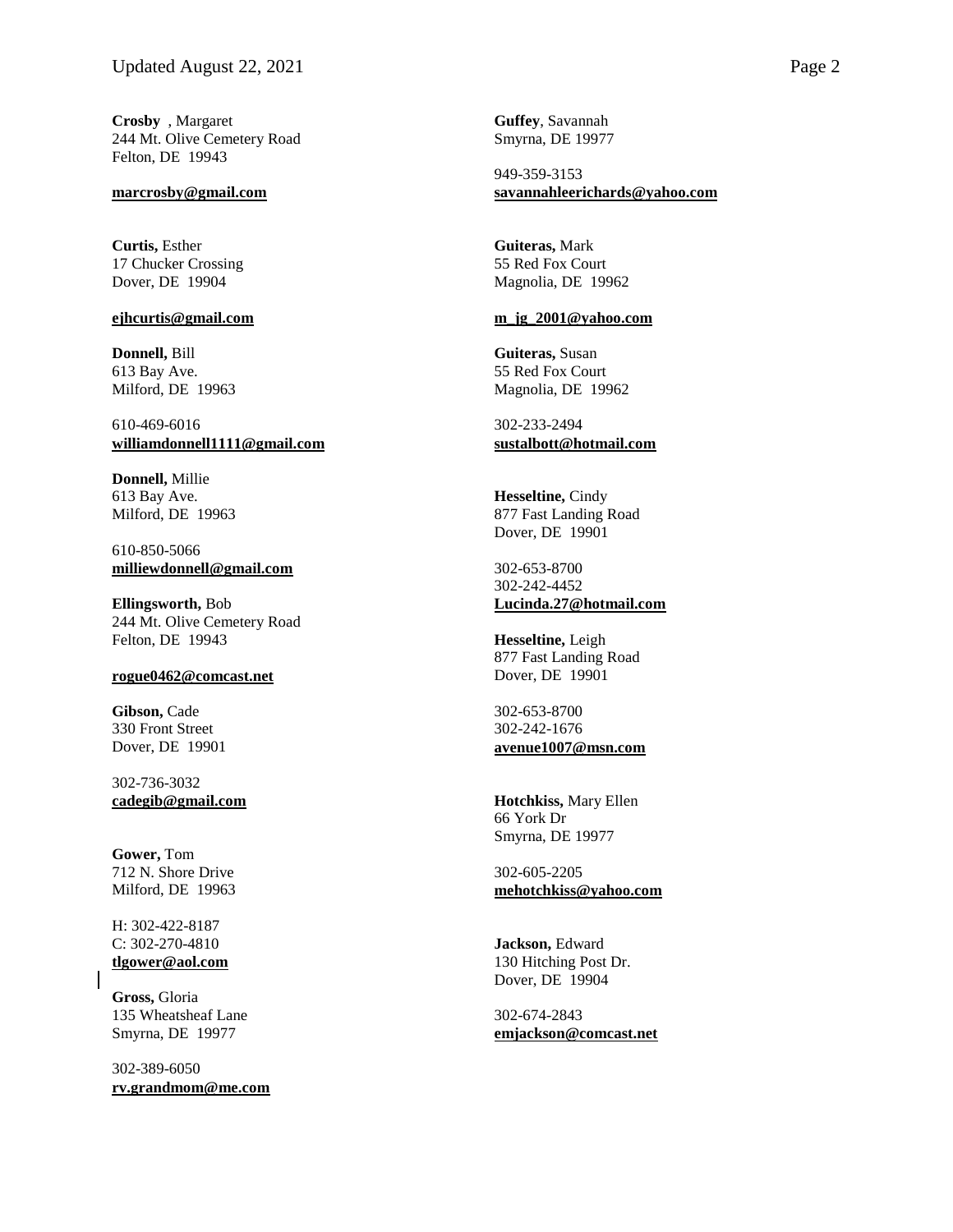**Jackson,** Yolande 192 Trapper Ln. Magnolia, DE 19962

302-747-6702 **[Yolande1965@comcast.net](mailto:Yolande1965@comcast.net)**

**Jarrell,** Mark 222 Gunning Bedford Dover, DE 19904

302-736-6473 302-233-2148 **[smarkjarrell@yahoo.com](mailto:smarkjarrell@yahoo.com)**

**Johnson,** Cynthia 36 Courtside Drive Dover, DE 19904

302-674-4001 Personal: **[jhltd299@gmail.com](mailto:jhltd299@gmail.com)** Work: [cjohn139@dtcc.edu](mailto:cjohn139@dtcc.edu)

**Judd,** Karen 511 Pennsylvania Ave Dover, DE 19901

203-545-3664 **[karen.judd@sbcglobal.net](mailto:karen.judd@sbcglobal.net)**

**Keogh,** Molly 252 E. North Street Smyrna, DE 19977

302-653-0758 302-399-9134 **[mlKeogh@aol.com](mailto:mlKeogh@aol.com)**

**Kling,** Judy 7 Crossley Drive Dover, DE 19901

302-233-2396 **[jlkling50@gmail.com](mailto:jlkling50@gmail.com)**

**Kling,** Wayne 7 Crossley Drive Dover, DE 19901

302-222-3841 **[uusofcentraldelaware@yahoo.com](mailto:uusofcentraldelaware@yahoo.com)** **Lathey,** Rob 403 Kimberly Way Felton, DE 19943

302-335-3514 **[robertlathey@comcast.net](mailto:robertlathey@comcast.net)**

**LeClaire,** Alex 1076 Raven Circle Camden Wyoming, DE 19934

302-500-0781 **normanleclaire@gmail.com**

**Lesniewski,** Jayce 31 Maple Lane Dover, DE 19901

814-441-1937 **[jayce.r.lesniewski@gmail.com](mailto:jayce.r.lesniewski@gmail.com)**

**Letteri,** Debbie 15 Sandwich Ct. Dover, DE 19904

## **[debjcrowell@yahoo.com](mailto:debjcrowell@yahoo.com)**

**Lockwood,** Katlyn 107 Fox Hall Dr. Dover, DE 19904

#### **[klockwood386@gmail.com](mailto:klockwood386@gmail.com)**

**Lockwood,** Travis 107 Fox Hall Dr. Dover, DE 19904

**Mahee,** Jackie 47 Shinnecock Rd. Dover, DE 19904

732-232-9715 **[jmahee@hotmail.com](mailto:jmahee@hotmail.com)**

**Mahee,** Richard 47 Shinnecock Rd. Dover, DE 19904

302-736-6415 **[rlmahee@hotmail.com](mailto:rlmahee@hotmail.com)**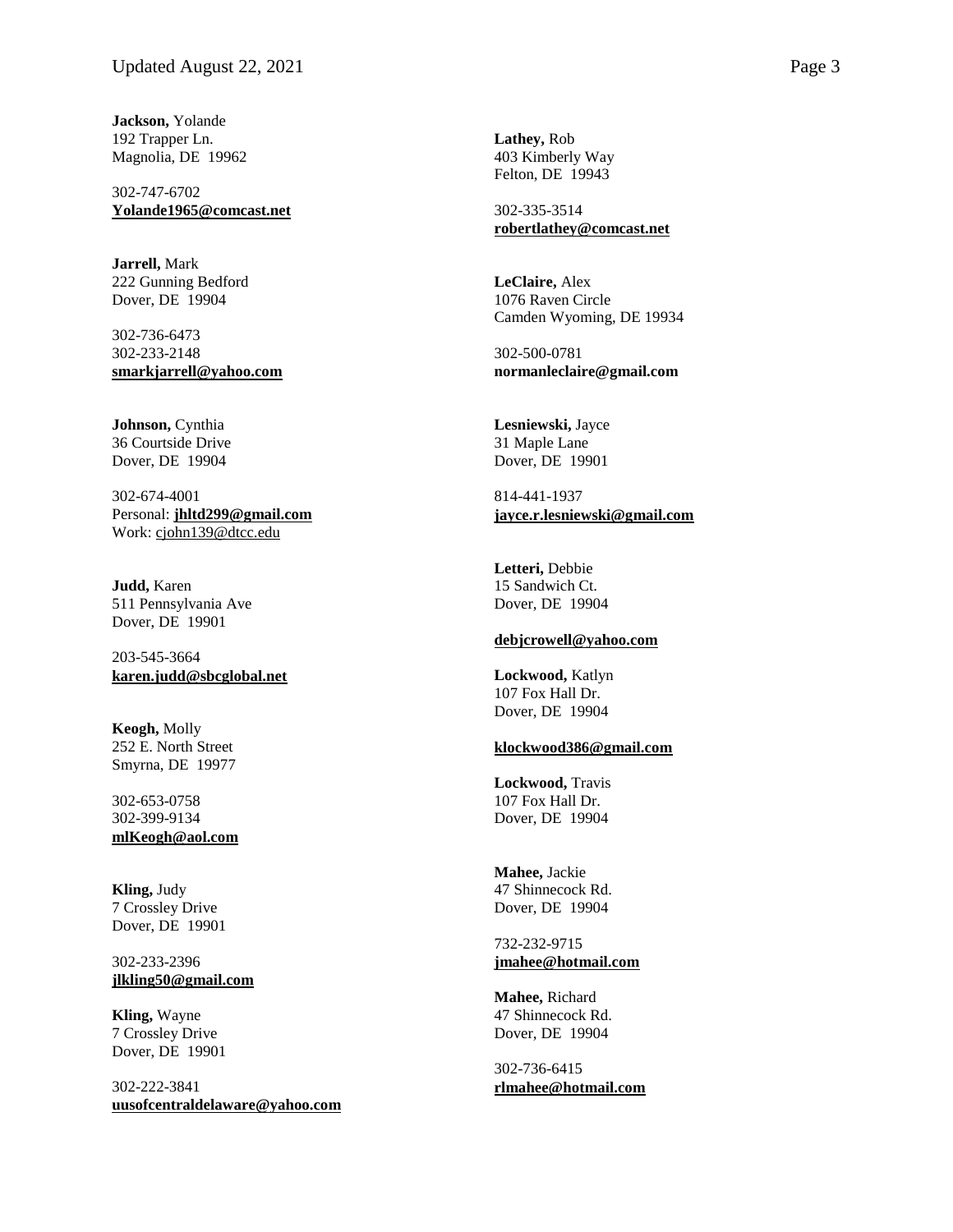**Marsh,** Cathy 39 Par Haven Dr., E14 Dover, DE 19904

302-526-8183 **[marshcatherine@yahoo.com](mailto:marshcatherine@yahoo.com)**

**Martin,** Kristen 51 Gristmill Drive Dover, DE 19904

#### **[kristen.martin@capital.k12.de.us](mailto:kristen.martin@capital.k12.de.us)**

**Martin,** Sean 51 Gristmill Drive Dover, DE 19904

**May,** Debra 284 N.E. Kings Hwy Dover, DE 19901

302-736-3607 **[debra\\_may@yahoo.com](mailto:debra_may@yahoo.com)**

**McElwee,** Kerry 308 Kings Highway Dover, DE 19901

302-678-2111 302-943-3136 **[ksmcelwee@yahoo.com](mailto:ksmcelwee@yahoo.com)**

**McElwee,** Patricia 308 Kings Highway Dover, Delaware 19901

302-943-3137 Pmcelwee@aol.com

**McElwee,** Rob 308 Kings Highway Dover, DE 19901

302-678-2111 302-943-3138

**McLennan,** Hannah 137 Springmill Dr. Middletown, DE 19709

302-559-4848 **[hmclennan@comcast.net](mailto:hmclennan@comcast.net)** **Mears,** Don P.O. Box 302 Hartly, DE 19953

302-359-1275 **[fidilmon@comcast.net](mailto:fidilmon@comcast.net)**

**Miller,** Jan 313 Post Blvd. Dover, DE 19904

302-678-2149 **[janmiller646@gmail.com](mailto:janmiller646@gmail.com)**

**Nelson**, Sandra (Sandy) 39 Joan Ct. Dover, DE 19904

302-690-4261 **[miatasandy@gmail.com](mailto:miatasandy@gmail.com)**

**Newton,** Cynthia 7461 Old Beach Rd. Frederica, DE 19946

## **[cynyster@hotmail.com](mailto:cynyster@hotmail.com)**

**Ormond,** Mara 605 Budds Landing Rd. Warwick, MD 21912

302-383-7496 **[maraormond39@gmail.com](mailto:maraormond39@gmail.com)**

**Parks,** Laura 31 Maple Lane Dover, DE 19901

443-235-8445 **[laura.e.parks@gmail.com](mailto:laura.e.parks@gmail.com)**

**Pickett**, Jack 9 Bridle Ct. Dover, DE 19904

302-399-5741 **[pickettjrp@aol.com](mailto:pickettjrp@aol.com)**

**Pickett,** Wendy 9 Bridle Ct. Dover, DE 19904

302-399-3296 **[pickettwjb@aol.com](mailto:pickettwjb@aol.com)**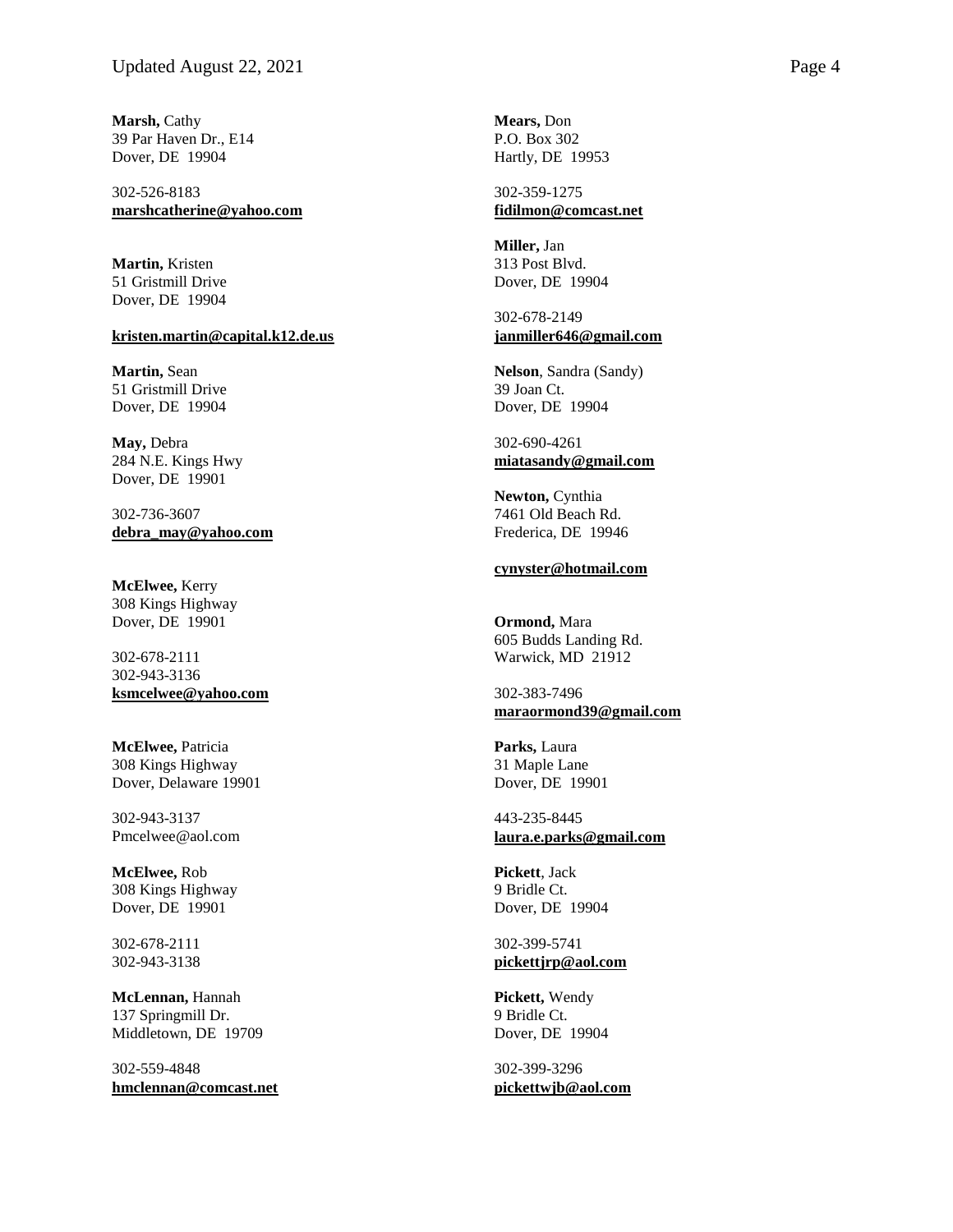**Porterfield,** Alta 109 North Main Street Camden, DE 19934

302 -423 -8463 **[altamp@aol.com](mailto:altamp@aol.com)**

**Price,** Julie 1430 S. Farm View Drive Dover, DE 19904

302 -734 -2561 **[julie3302004@yahoo.com](mailto:julie3302004@yahoo.com)**

**Rodriguez,** Ouida 510 -350 -6249 **[revouidajoicr@gmail.com](mailto:revouidajoicr@gmail.com)**

**Roell LeClaire,** K. David (Dave) 1076 Raven Circle Camden Wyoming, DE 19934

302 -259 -5889 **kdavidroell@yahoo.com**

**Russell,** Sara 51 Lexington Drive Milford, DE, 19963

302 -424 -1606 302 -542 -1982 **[srr1023@outlook.com](mailto:srr1023@outlook.com)**

**Sankoh ,** Marie 749 Bicentennial Blvd. Dover, DE, 19904

917 -971 -0474 **[kaimks82@gmail.com](mailto:kaimks82@gmail.com)**

**Schafenberg,** Jeanne 412 Pauline Drive Clayton, DE 19938

302 -734 -4599 302 -270 -8322 **[jgalyn@gmail.com](mailto:jgalyn@gmail.com)** **Schleifer,** Ervin (Erv) 1 Birkdale Way Camden, DE 19934

914 -426 -2166 **[erv3@aol.com](mailto:erv3@aol.com)**

**Shehorn,** Ricky 69 Royal Grant Way Dover, DE 19901

# **[r.l.shehornjr@gmail.com](mailto:r.l.shehornjr@gmail.com)**

**Staley,** Dave 108 Second St. Wyoming, DE 19934

#### **[dave@davesteam.com](mailto:dave@davesteam.com)**

**Stone** , Kevin 1852 Vandyke Greenspring Rd. Smyrna, DE 19977

732 -693 -3222 **rkevinstone@yahoo.com**

**Thompson,** Heather 121 Trafalgar Dr Dover, DE 19904

203 -520 -0738 **[heathereileent@yahoo.com](mailto:heathereileent@yahoo.com)**

**Troxler,** Phil 24 Gristmill Drive Dover, DE 19904

302 -674 -3261 **[philoparvin@gmail.com](mailto:philoparvin@gmail.com)**

**Turner,** Aaron Bear 65 N. Longwood Ln. Clayton, DE 19938

C: 443-518-6536 browncoat77@gmail.com

**Viet,** Karen 47 Sugar Maple Ln. Smyrna, DE 19977

909 -229 -9739 **[red2000accord@yahoo.com](mailto:red2000accord@yahoo.com)**